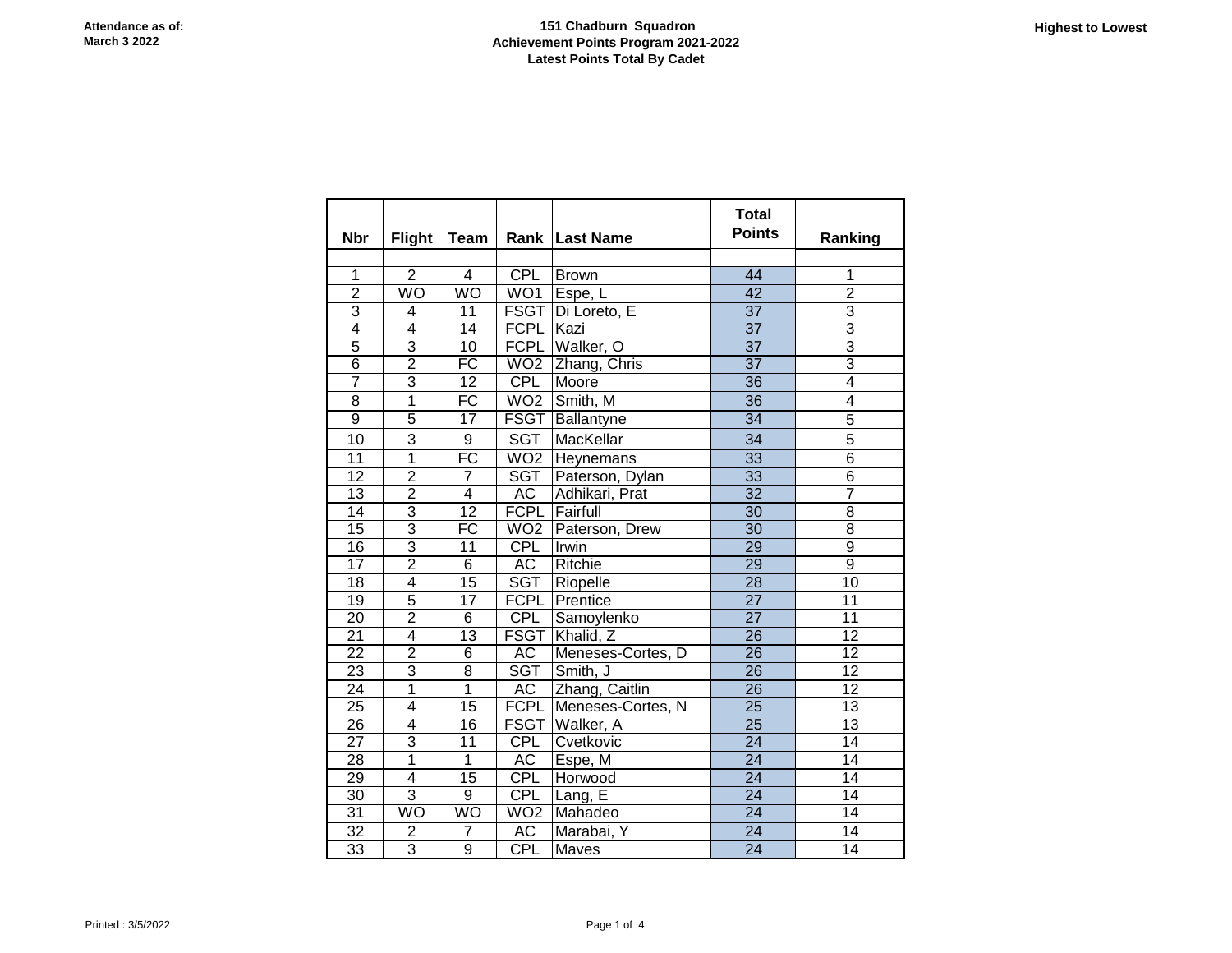## **151 Chadburn Squadron Achievement Points Program 2021-2022 Latest Points Total By Cadet**

|                 |                |                 |                         |                       | <b>Total</b>    |                 |
|-----------------|----------------|-----------------|-------------------------|-----------------------|-----------------|-----------------|
| <b>Nbr</b>      | <b>Flight</b>  | <b>Team</b>     |                         | <b>Rank Last Name</b> | <b>Points</b>   | Ranking         |
| 34              | 2              | 6               | <b>CPL</b>              | Nezami Espinosa       | 24              | 14              |
| $\overline{35}$ | $\overline{1}$ | <b>WO</b>       | WO2                     | Rabjohn               | $\overline{24}$ | $\overline{14}$ |
| 36              | $\overline{2}$ | $\overline{7}$  | <b>CPL</b>              | Woodman               | $\overline{24}$ | $\overline{14}$ |
| $\overline{37}$ | WO             | WO              | WO <sub>2</sub>         | Baldasaro             | $\overline{23}$ | $\overline{15}$ |
| 38              | 1              | 1               | <b>AC</b>               | Clark                 | $\overline{23}$ | $\overline{15}$ |
| 39              | $\overline{1}$ | $\overline{1}$  | <b>AC</b>               | <b>Hamilton</b>       | $\overline{23}$ | $\overline{15}$ |
| 40              | $\overline{5}$ | $\overline{18}$ | <b>FCPL</b>             | Huang                 | $\overline{23}$ | 15              |
| 41              | $\overline{4}$ | $\overline{15}$ | <b>FCPL</b>             | Hunter Janwin         | $\overline{23}$ | $\overline{15}$ |
| 42              | 3              | $\overline{9}$  | <b>CPL</b>              | Khan                  | 23              | 15              |
| 43              | WO             | WO              | WO <sub>2</sub>         | Lang, A               | $\overline{23}$ | 15              |
| $\overline{44}$ | 3              | $\overline{9}$  | <b>CPL</b>              | Manson                | $\overline{23}$ | 15              |
| 45              | $\overline{2}$ | 5               | <b>FCPL</b>             | Nguyen, Q             | $\overline{23}$ | $\overline{15}$ |
| 46              | $\overline{3}$ | $\overline{10}$ | <b>CPL</b>              | Smith, S              | $\overline{23}$ | $\overline{15}$ |
| $\overline{47}$ | $\overline{1}$ | 1               | <b>AC</b>               | Sova                  | $\overline{23}$ | $\overline{15}$ |
| 48              | $\overline{2}$ | $\overline{4}$  | AC                      | Bodnariuc             | $\overline{22}$ | $\overline{16}$ |
| 49              | $\overline{3}$ | $\overline{11}$ | <b>CPL</b>              | Harrigan              | $\overline{22}$ | 16              |
| 50              | $\overline{2}$ | $\overline{6}$  | <b>FCPL</b>             | Khalid, A             | $\overline{22}$ | 16              |
| $\overline{51}$ | $\overline{5}$ | $\overline{17}$ | <b>FCPL</b>             | Marabai, B            | $\overline{22}$ | $\overline{16}$ |
| $\overline{52}$ | 1              | $\mathbf{1}$    | AC                      | Simon                 | $\overline{22}$ | 16              |
| 53              | $\overline{2}$ | 7               | <b>CPL</b>              | Stephens              | $\overline{22}$ | $\overline{16}$ |
| $\overline{54}$ | 4              | 14              | <b>FCPL</b>             | Creedland             | $\overline{21}$ | $\overline{17}$ |
| $\overline{55}$ | 4              | $\overline{FC}$ | WO <sub>2</sub>         | Hooisma               | $\overline{21}$ | $\overline{17}$ |
| 56              | 4              | 13              | <b>CPL</b>              | Mozes                 | $\overline{21}$ | $\overline{17}$ |
| $\overline{57}$ | $\overline{2}$ | $\overline{5}$  | <b>CPL</b>              | Crocker               | $\overline{20}$ | $\overline{18}$ |
| $\overline{58}$ | 1              | $\overline{1}$  | AC                      | Di Loreto, O          | $\overline{20}$ | $\overline{18}$ |
| 59              | 3              | $\overline{12}$ | CPL                     | Narain, G             | $\overline{20}$ | 18              |
| 60              | $\overline{2}$ | 6               | AC                      | Rowden                | $\overline{20}$ | 18              |
| 61              | 3              | $\overline{8}$  | <b>FCPL</b>             | Adefemi               | 19              | 19              |
| 62              | $\overline{1}$ | $\overline{1}$  | AC                      | Garg                  | 19              | 19              |
| 63              | $\overline{3}$ | $\overline{9}$  | <b>CPL</b>              | Manikandan            | $\overline{19}$ | $\overline{19}$ |
| 64              | $\overline{1}$ | 1               | AC                      | Martinez-Pacini       | 19              | $\overline{19}$ |
| 65              | $\overline{5}$ | $\overline{FC}$ | $\overline{\text{WO2}}$ | Narain, H             | 19              | $\overline{19}$ |
| 66              | 3              | $\overline{10}$ | <b>CPL</b>              | Wang                  | 19              | $\overline{19}$ |
| 67              | $\overline{1}$ | $\overline{1}$  | <b>AC</b>               | Alhalabi, K           | $\overline{18}$ | 20              |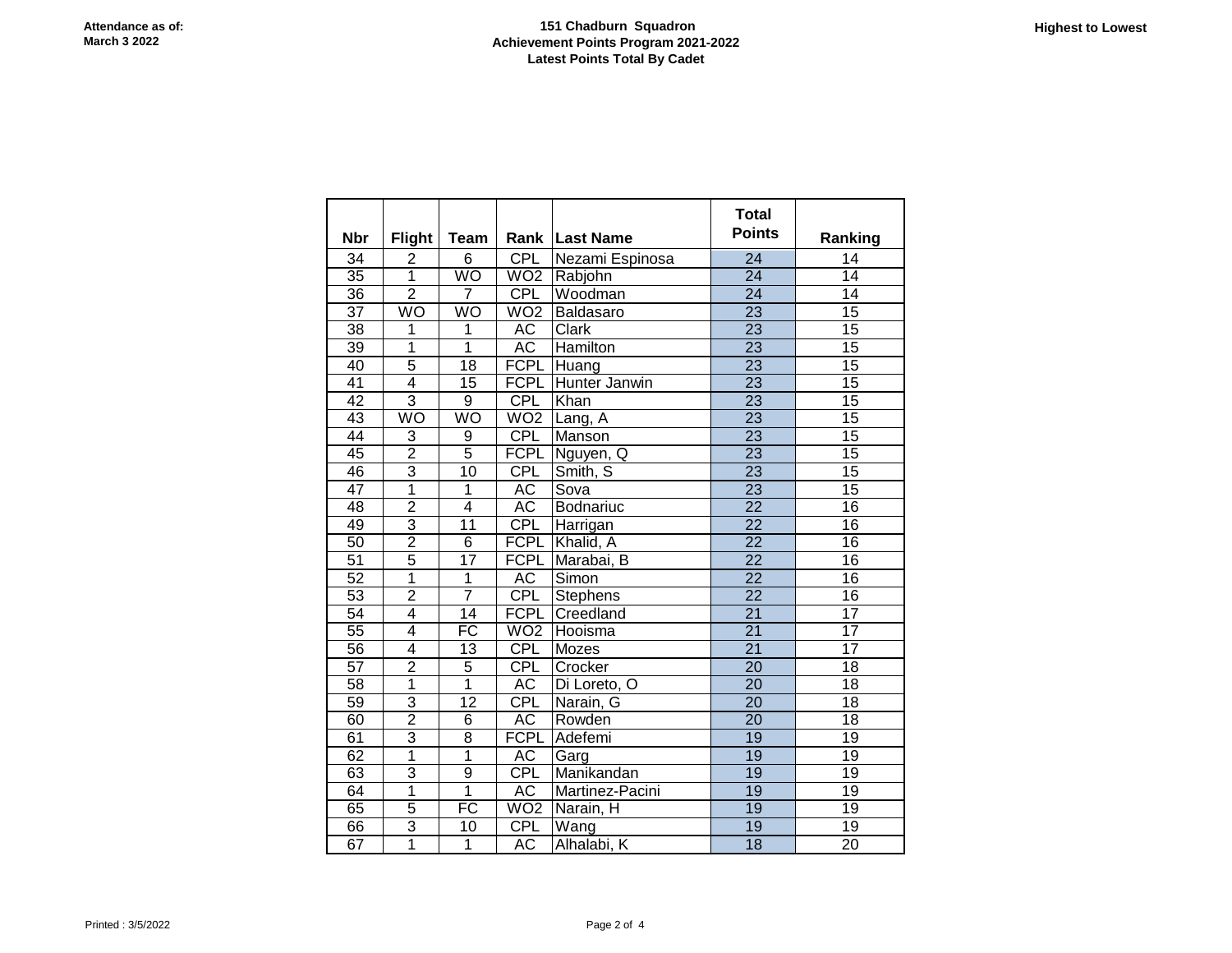|                 |                |                         |             |                       | <b>Total</b>    |                 |
|-----------------|----------------|-------------------------|-------------|-----------------------|-----------------|-----------------|
| <b>Nbr</b>      | Flight         | Team                    |             | <b>Rank Last Name</b> | <b>Points</b>   | Ranking         |
| 68              |                | 4                       | AC          | Coleman               | 18              | 20              |
| 69              | $\frac{2}{3}$  | $\overline{11}$         | <b>SGT</b>  | Kaye                  | $\overline{18}$ | $\overline{20}$ |
| $\overline{70}$ | $\overline{1}$ | 1                       | <b>AC</b>   | Pauls                 | $\overline{18}$ | $\overline{20}$ |
| $\overline{71}$ | $\overline{4}$ | $\overline{16}$         | <b>FCPL</b> | Russell               | $\overline{18}$ | $\overline{20}$ |
| $\overline{72}$ | $\overline{1}$ | 1                       | AC          | Burgi                 | $\overline{17}$ | $\overline{21}$ |
| $\overline{73}$ | $\overline{2}$ | 5                       | <b>CPL</b>  | Frickleton            | $\overline{17}$ | $\overline{21}$ |
| $\overline{74}$ | $\overline{1}$ | $\overline{1}$          | <b>AC</b>   | Hurren                | $\overline{17}$ | $\overline{21}$ |
| $\overline{75}$ | $\overline{5}$ | $\overline{13}$         | <b>FCPL</b> | Masensa               | $\overline{17}$ | $\overline{21}$ |
| $\overline{76}$ | $\overline{5}$ | $\overline{18}$         | <b>FCPL</b> | Toure, M              | $\overline{17}$ | $\overline{21}$ |
| $\overline{77}$ | $\overline{3}$ | 12                      | CPL         | Nguyen, H             | $\overline{16}$ | $\overline{22}$ |
| 78              | $\overline{4}$ | $\overline{16}$         | <b>FCPL</b> | Raushekov             | 16              | $\overline{22}$ |
| $\overline{79}$ | $\overline{5}$ | $\overline{17}$         | <b>FCPL</b> | Toure, E              | 16              | $\overline{22}$ |
| 80              | $\overline{4}$ | 12                      | <b>FCPL</b> | Aawar                 | $\overline{15}$ | $\overline{23}$ |
| $\overline{81}$ | 3              | $\overline{8}$          | <b>CPL</b>  | <b>Blake</b>          | $\overline{15}$ | 23              |
| $\overline{82}$ | $\overline{1}$ | 1                       | AC          | Chowdhury             | $\overline{15}$ | $\overline{23}$ |
| $\overline{83}$ | $\overline{1}$ | $\overline{1}$          | AC          | Nwaigwe               | $\overline{15}$ | $\overline{23}$ |
| 84              | 1              | 1                       | AC          | Alhalabi, S           | $\overline{14}$ | $\overline{24}$ |
| 85              | $\overline{4}$ | 14                      | <b>FCPL</b> | Garriock              | $\overline{14}$ | $\overline{24}$ |
| $\overline{86}$ | $\overline{2}$ | 5                       | AC          | Kadir                 | $\overline{14}$ | $\overline{24}$ |
| $\overline{87}$ | 3              | $\overline{8}$          | CPL         | Alam, $\overline{N}$  | $\overline{13}$ | $\overline{25}$ |
| 88              | $\overline{1}$ | 1                       | AC          | Argueta Martinez      | $\overline{13}$ | 25              |
| 89              | $\overline{1}$ | 1                       | AC          | Rehman, A             | $\overline{13}$ | $\overline{25}$ |
| $\overline{90}$ | $\overline{5}$ | 18                      | <b>SGT</b>  | Solomon               | $\overline{13}$ | $\overline{25}$ |
| 91              | $\overline{2}$ | $\overline{\mathbf{4}}$ | <b>FSGT</b> | Maharaj               | $\overline{12}$ | $\overline{26}$ |
| $\overline{92}$ | 3              | $\overline{8}$          | CPL         | Attarwala             | $\overline{11}$ | $\overline{27}$ |
| 93              | $\overline{3}$ | $\overline{8}$          | CPL         | Balasubramanian       | 11              | 27              |
| 94              | $\overline{2}$ | $\overline{5}$          | CPL         | Harvey                | 11              | $\overline{27}$ |
| $\overline{95}$ | $\overline{3}$ | 10                      | <b>CPL</b>  | Paluzzi               | 11              | $\overline{27}$ |
| 96              | $\overline{5}$ | $\overline{17}$         | <b>SGT</b>  | VanGenechten          | $\overline{9}$  | $\overline{28}$ |
| 97              | 3              | 10                      | <b>CPL</b>  | Olay                  | $\overline{8}$  | 29              |
| 98              | $\overline{4}$ | $\overline{16}$         | <b>FCPL</b> | Rehman, Z             | $\overline{8}$  | $\overline{29}$ |
| 99              | $\overline{4}$ | $\overline{13}$         | <b>CPL</b>  | Adhikari, Pram        | $\overline{7}$  | $\overline{30}$ |
| 100             | <b>NA</b>      | <b>NA</b>               | <b>SGT</b>  | Aus                   | 6               | 31              |
| 101             | 5              | 18                      | <b>SGT</b>  | Chio                  | $\overline{6}$  | 31              |